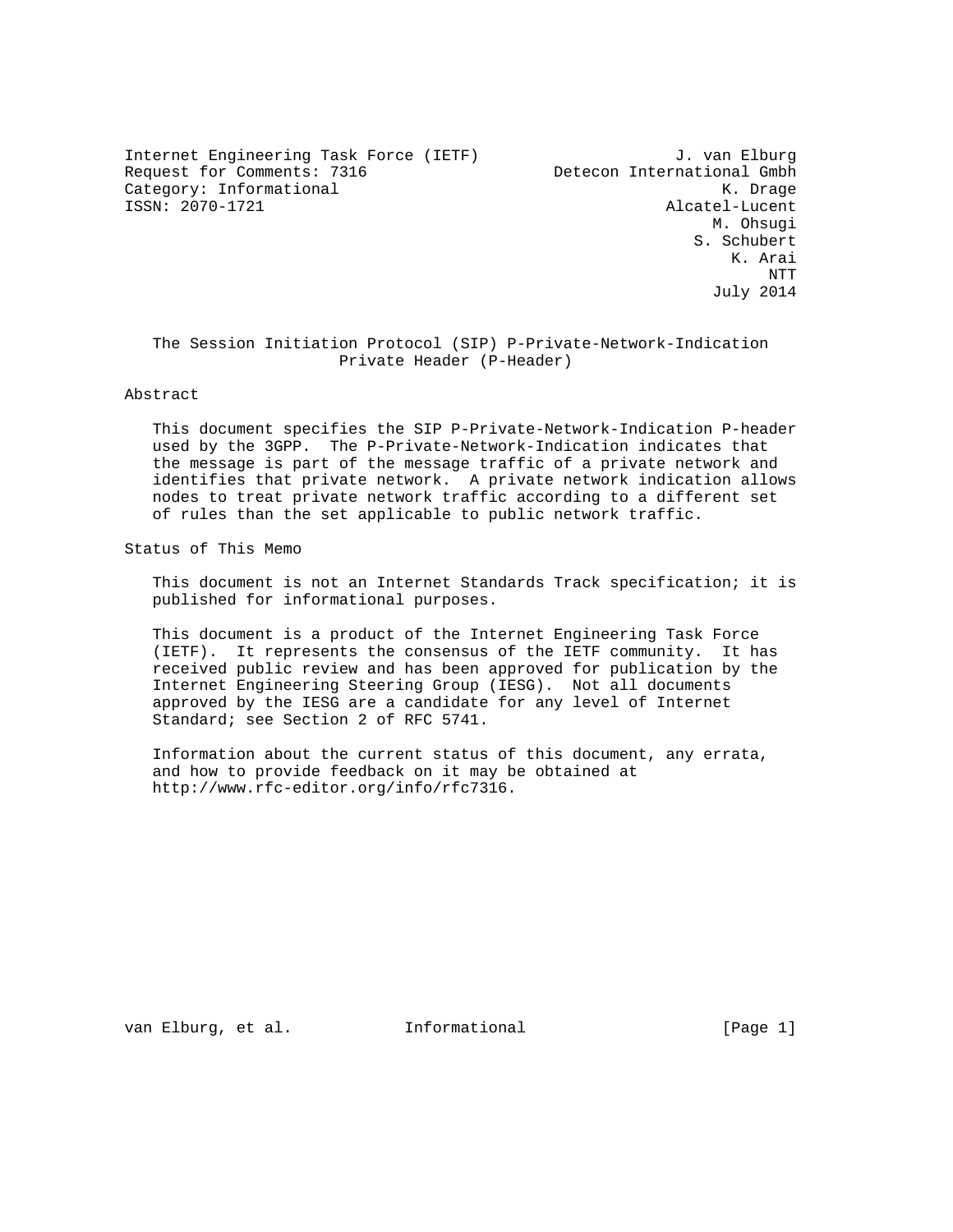# Copyright Notice

 Copyright (c) 2014 IETF Trust and the persons identified as the document authors. All rights reserved.

 This document is subject to BCP 78 and the IETF Trust's Legal Provisions Relating to IETF Documents

 (http://trustee.ietf.org/license-info) in effect on the date of publication of this document. Please review these documents carefully, as they describe your rights and restrictions with respect to this document. Code Components extracted from this document must include Simplified BSD License text as described in Section 4.e of the Trust Legal Provisions and are provided without warranty as described in the Simplified BSD License.

Table of Contents

| 4 <sub>1</sub>                                                         |  |
|------------------------------------------------------------------------|--|
| $5 -$                                                                  |  |
|                                                                        |  |
| 6.1. P-Private-Network-Indication Generation 11                        |  |
| 6.2. P-Private-Network-Indication Consumption 11                       |  |
| 6.3. P-Private-Network-Indication Removal 11                           |  |
| 6.4. P-Private-Network-Indication Verification 11                      |  |
| P-Private-Network-Indication Header Field Definition 12<br>$7^{\circ}$ |  |
| 8.                                                                     |  |
| 9                                                                      |  |
| 10.                                                                    |  |
|                                                                        |  |
|                                                                        |  |
|                                                                        |  |

van Elburg, et al. Informational [Page 2]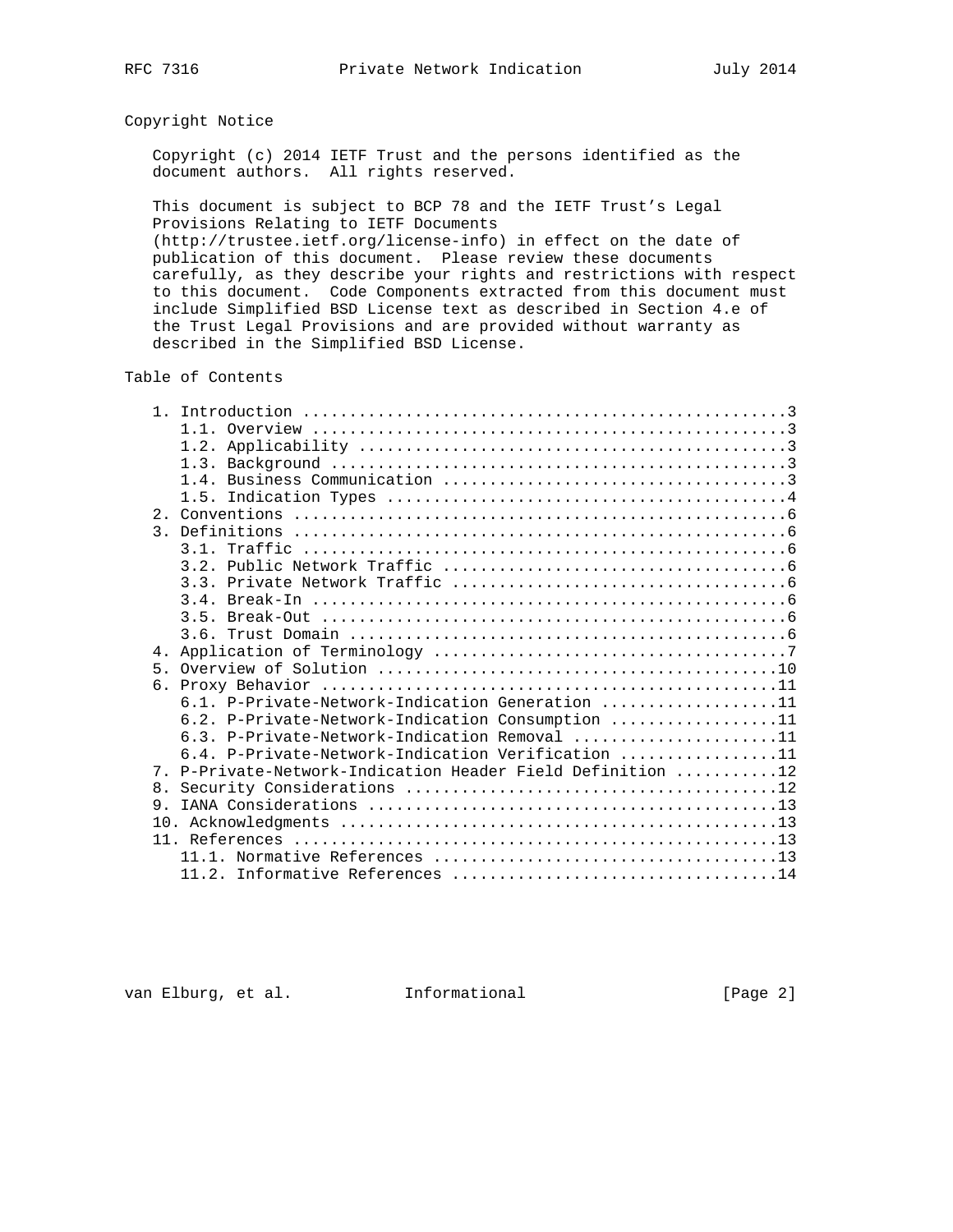# 1. Introduction

## 1.1. Overview

 ETSI TISPAN (Telecommunications and Internet converged Services and Protocols for Advanced Networking) defined Next Generation Networks (NGNs), which use the 3GPP IP Multimedia Subsystem (IMS), which, in turn, uses SIP [RFC3261] as its main signaling protocol. For more information on the IMS, a detailed description can be found in 3GPP TS 23.228 [3GPP.23.228] and 3GPP TS 24.229 [3GPP.24.229]. 3GPP and ETSI TISPAN have identified a set of requirements that can be met by defining a new optional SIP header, according to the procedures in RFC 5727 [RFC5727].

## 1.2. Applicability

 The P-Private-Network-Indication header field is intended to be used in controlled closed networks like 3GPP IMS and ETSI TISPAN NGNs. The P-Private-Network-Indication header is not intended for the general Internet environment and is probably not suitable for such an environment.

 For example, there are no mechanisms defined to prevent spoofing of this header. So, if a network were to accept calls carrying this header from the general Internet, an attacker would be able to inject information into private networks.

#### 1.3. Background

 The P-Private-Network-Indication header field has been referred to in 3GPP IMS specifications and has already been used in some networks as an indicator for a specific capability. The header field has already been implemented in some vendors' equipment in some countries. RFC 5727 [RFC5727] prohibits the new proposal of P-header "unless existing deployments or standards use the prefix already". The P-Private-Network-Indication header field is already used by existing deployments and 3GPP standards; therefore, this is exactly the case where the P-header is allowed as an exception.

#### 1.4. Business Communication

 ETSI TISPAN has identified a framework, which was adopted by 3GPP as [3GPP.22.519], for the support of business communication capabilities by the NGN. In addition to the direct attachment of Next Generation Corporate Network (NGCN) equipment, this includes the capability to "host" functionality relating to an enterprise within the NGN itself.

van Elburg, et al. Informational [Page 3]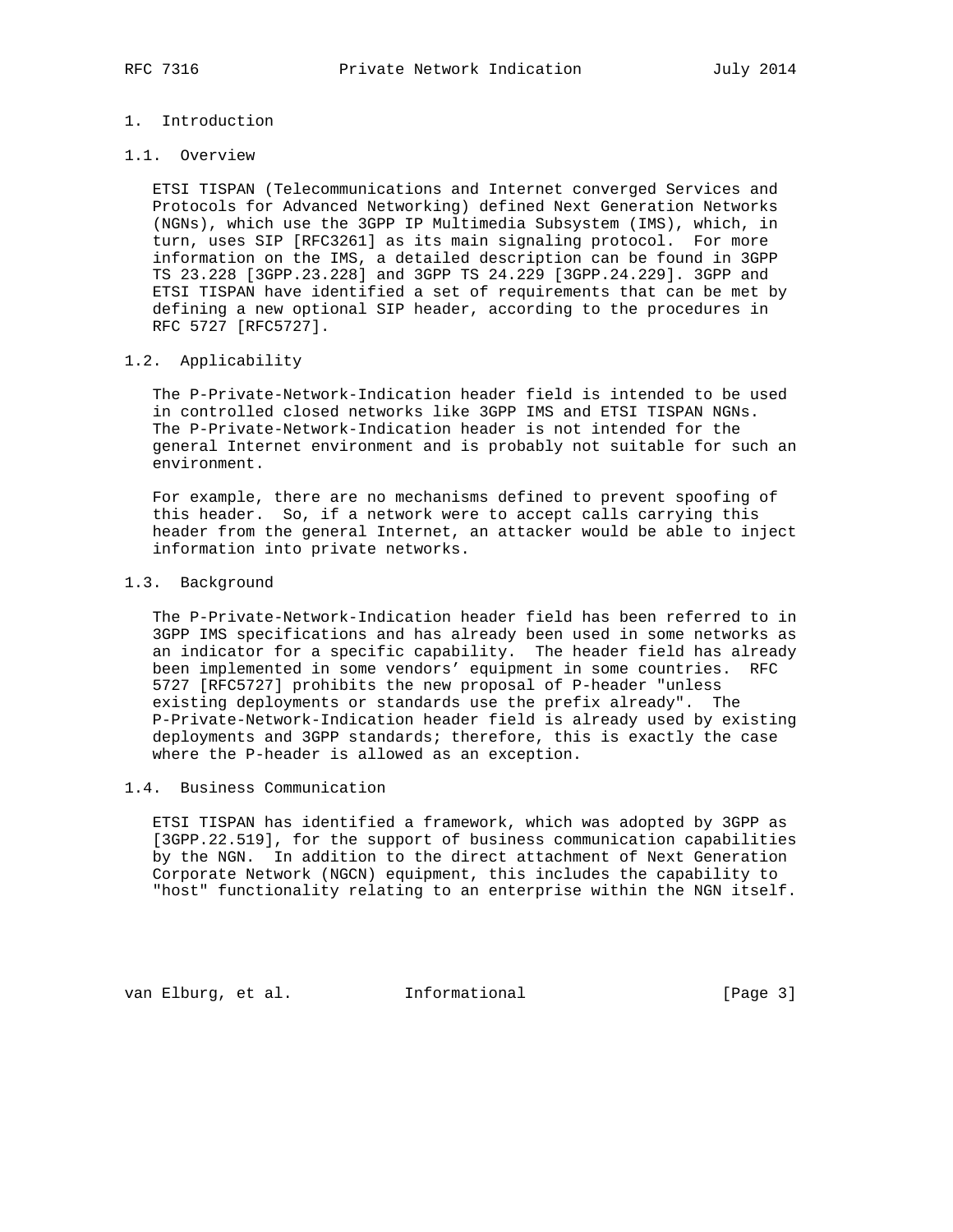These hosting arrangements are:

- a) virtual leased line, where NGCN sites are interconnected through the NGN;
- b) business trunking application, where the NGN hosts transit capabilities between NGCN's; break-in capabilities, where the NGN converts public network traffic to private network traffic for delivery at a served NGCN; and break-out capabilities, where the NGN converts private network traffic from a served NGCN to public network traffic; and
- c) hosted enterprise services, where an NGN hosts originating and/or terminating business communication capabilities for business communication users that are directly attached to an NGN.

 ETSI TISPAN has requirements that can be met by the introduction of an explicit indication for private network traffic.

 The traffic generated or received by a public NGN on behalf of a private network can be either:

- 1) public network traffic: traffic sent to or received from an NGN for processing according to the rules for ordinary subscribers of a public telecommunication network. This type of traffic is known as public network traffic.
- 2) private network traffic: traffic sent to the NGN for processing according to an agreed set of rules specific to an enterprise. This type of traffic is known as private network traffic. Private network traffic is normally exchanged within a single enterprise, but private network traffic can also be exchanged between two or more different enterprises, based on some prior arrangements, if not precluded for regulatory reasons.

#### 1.5. Indication Types

 A private network indication as proposed by this document indicates to the receiving network element (supporting this specification) that this request is related to private network traffic as opposed to public network traffic. This indication does not identify an end user on a private network and is not for delivery to an end user on the private network. It is an indication that special service arrangements apply (if such service is configured based on private network traffic) for an enterprise; therefore, it is an indication of service on behalf of an enterprise, not an indication of service to a private network's end user.

van Elburg, et al. Informational [Page 4]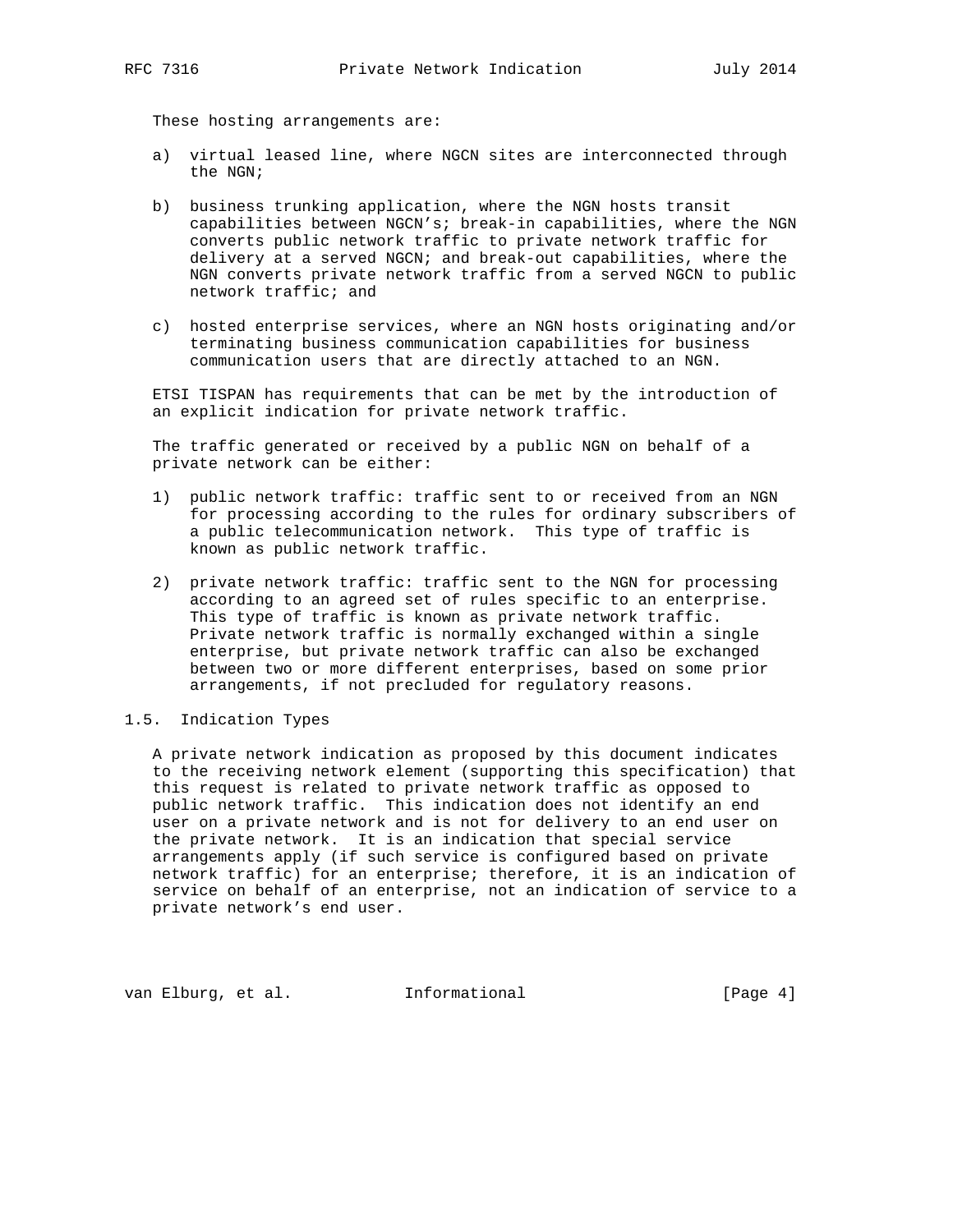In order to allow NGN IMS nodes to perform different processing, ETSI TISPAN formulated the following requirements for NGN. The NGN shall:

- a) distinguish public network traffic from private network traffic; and
- b) distinguish private network traffic belonging to one enterprise from that belonging to another enterprise.

 To summarize, a few example reasons for a public NGN to make the distinction between the two types of traffic include:

- 1) Different regulations apply to two types of traffic, for example, emergency calls may be handled differently depending on the type of traffic.
- 2) Different charging regimes may apply.
- 3) Call recording for business reasons (e.g., quality control, training, non-repudiation) might apply only to a specific type of traffic.
- 4) Different levels of signaling and/or media transparency may apply to the different types of traffic.

 There are several reasons why there is a need for an explicit indication in the signaling:

- a) Caller and callee addresses cannot always be used to determine whether a certain call is to be treated as private or public network traffic.
- b) Nodes spanning multiple networks often need to have different behavior depending upon the type of traffic. When this is done using implicit schemes, enterprise-specific logic must be distributed across multiple nodes in multiple operators' networks. That is clearly not a manageable architecture and solution.
- c) There may be cases where treating the call as a public network call although both participants are from the same enterprise is advantageous to the enterprise.

 Based on the background provided, this document formulates requirements for SIP to support an explicit private network indication and defines a P-header, P-Private-Network-Indication, to support those requirements.

van Elburg, et al. Informational [Page 5]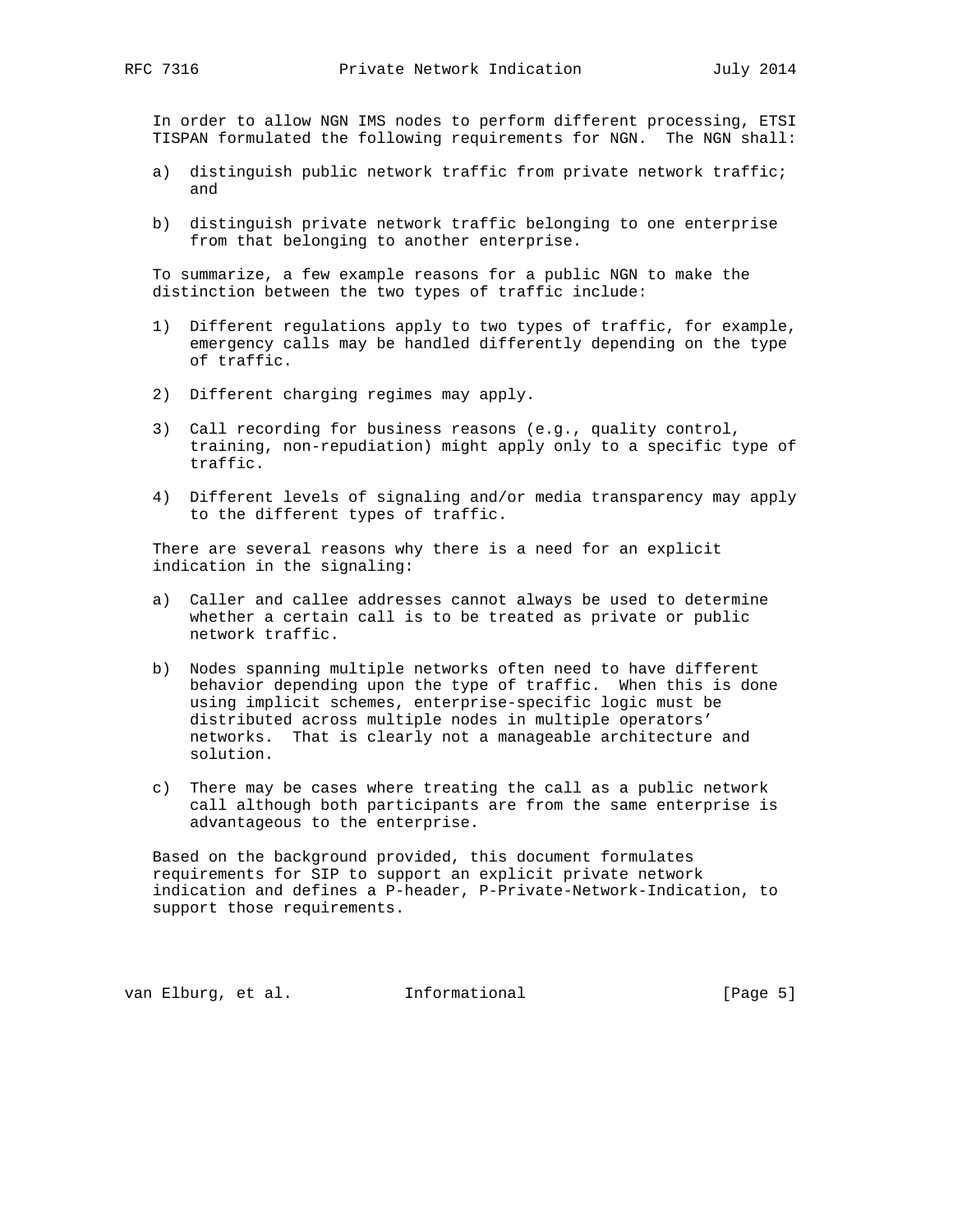- 
- 2. Conventions

 The key words "MUST", "MUST NOT", "REQUIRED", "SHALL", "SHALL NOT", "SHOULD", "SHOULD NOT", "RECOMMENDED", "MAY", and "OPTIONAL" in this document are to be interpreted as described in BCP 14, RFC 2119 [RFC2119].

- 3. Definitions
- 3.1. Traffic

 In the context of this document, the term "traffic" is understood as all communication pertaining to and/or controlled by a SIP transaction or dialog.

3.2. Public Network Traffic

 Traffic sent to or received from a public telecommunication network for processing according to the rules for ordinary subscribers of a public telecommunication network.

3.3. Private Network Traffic

 Traffic sent to or received from a public telecommunication network for processing according to an agreed set of rules specific to an enterprise or a community of closely related enterprises.

3.4. Break-In

 Act of converting public network traffic to private network traffic. The header defined in this specification will be added to indicate the traffic is a private network traffic after conversion.

3.5. Break-Out

 Act of converting private network traffic to public network traffic. The header defined in this specification will be removed to indicate the traffic is a public network traffic after conversion.

## 3.6. Trust Domain

 The term "trust domain" in this document is taken from P-Asserted- Identity [RFC3324]. A trust domain applies to the private network indication. The rules for specifying such a trust domain are specified in P-Asserted-Identity [RFC3324] and require the specification of a Spec(T) as covered in Section 2.4 of [RFC3324].

van Elburg, et al. Informational [Page 6]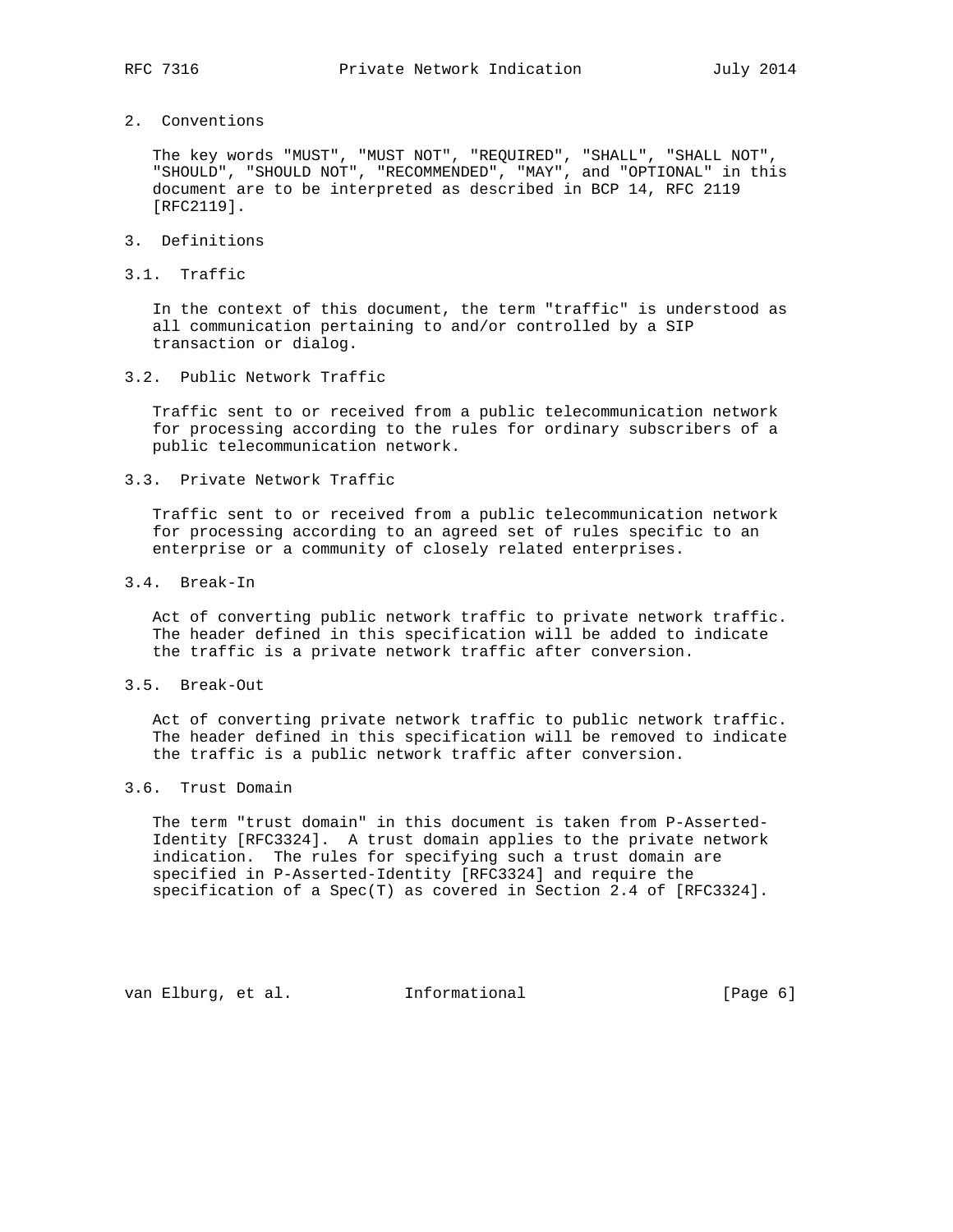The same information is required to specify a  $Spec(T)$  for purposes of P-Private-Network-Indication as for P-Asserted-Identity [RFC3324]. However, if a network is using P-Private-Network-Indication as well as other header fields subject to Spec(T) (such as P-Asserted- Identity), the Spec(T) for each header field will probably be different from the others.

4. Application of Terminology

 Figure 1 shows the interconnection of sites belonging to two private networks using the public network. Traffic in the public network relating to the interconnection of the two sites of enterprise 1 are tagged as private network traffic relating to enterprise 1. In certain cases, an enterprise can also choose to send traffic from one enterprise site to another enterprise site as public network traffic when this is beneficial to the enterprise. Traffic in the public network relating to the interconnection of the two sites of enterprise 2 are tagged as private network traffic relating to enterprise 2. Enterprise 1 also generates traffic to public phones, and this is public network traffic (untagged in the public network). There may be circumstances where traffic in the public network between two different private networks is tagged as private network traffic using a pre-arranged domain name agreed by the two involved enterprises. This is illustrated by the interconnection of the site from enterprise 3 and the site from enterprise 4.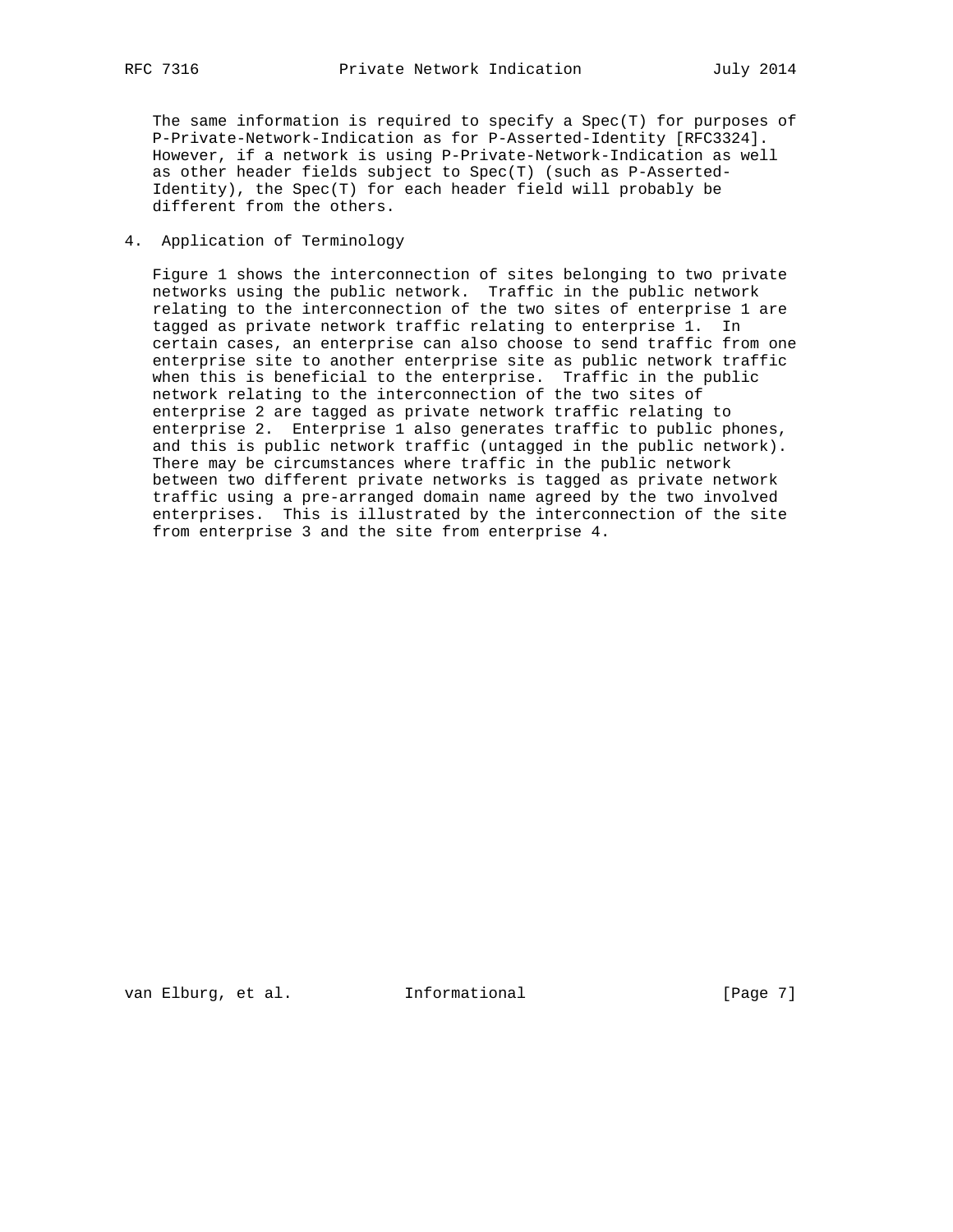

Figure 1: Two Private Networks

 Figure 2 shows the interconnection of sites belonging to a private network using the public network and supported in the public network by a server providing a business trunking application. The business trunking application provides routing capabilities for the enterprise traffic and supports the identification of calls to and from public network users and routing of break-in and break-out of that traffic. (Note that the business trunking application may consist of a concatenation of application logic provided to the originating enterprise site and application logic that is provided to the terminating enterprise site.) Traffic in the public network relating to the interconnection of the two sites of enterprise 1 is tagged as private network traffic relating to enterprise 1. The business trunking application also routes traffic to public phones, and this is public network traffic (untagged in the public network).

van Elburg, et al. 1nformational 1999 [Page 8]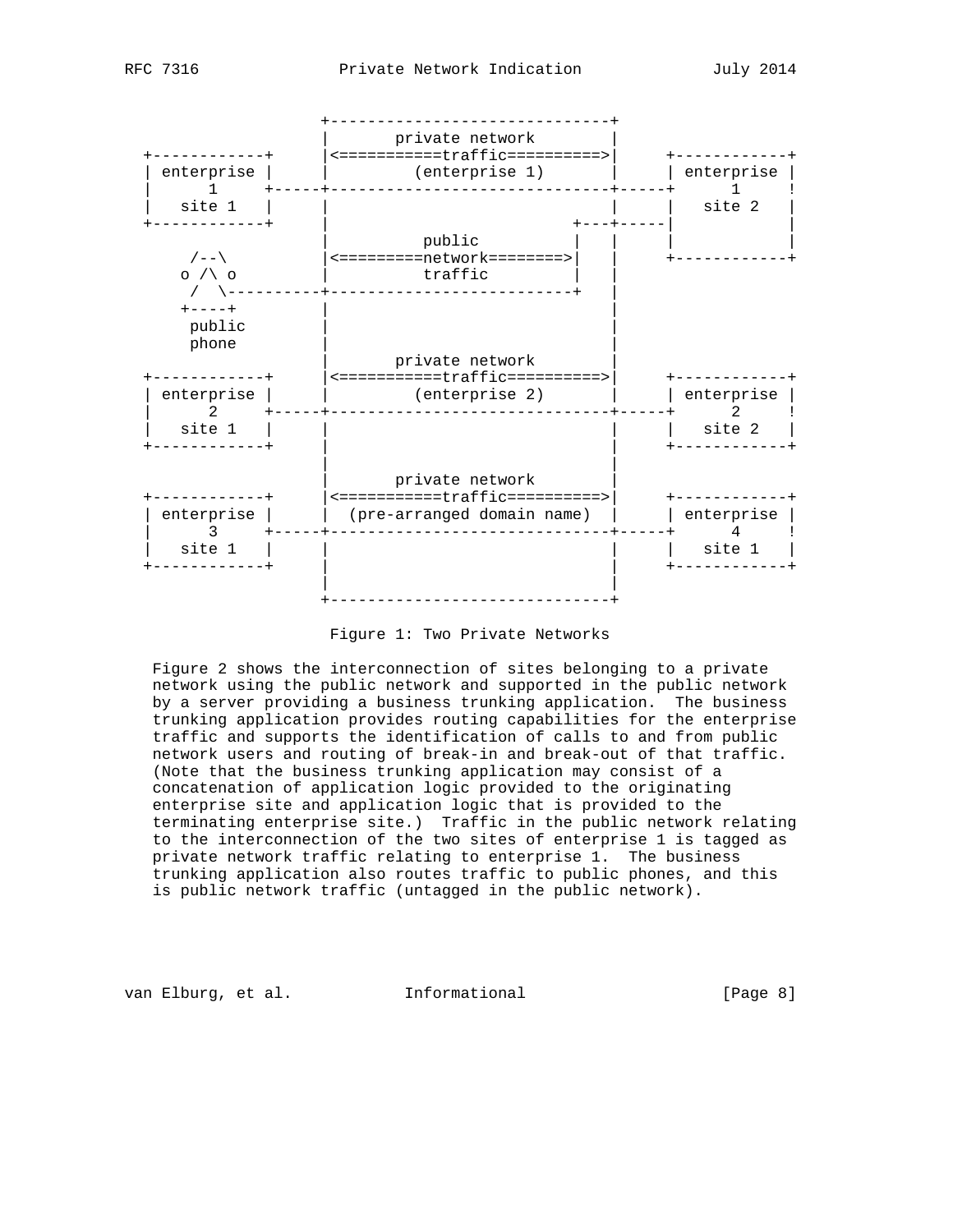



#### Figure 2: Private Network and Business Trunking

 Figure 3 shows the interconnection of sites belonging to a private network on a server providing a hosted enterprise service application (also known as Centrex). The hosted enterprise service application supports phones belonging to the enterprise and is also able to route traffic to and from public network phones using break-in or break-out functionality. Traffic in the public network relating to the interconnection of the site of enterprise 1 and the hosted enterprise service belonging to enterprise 1 is tagged as private network traffic relating to enterprise 1. The hosted enterprise service application also routes traffic to public phones, and this is public network traffic (untagged in the public network). Traffic from the enterprise phones would not normally be tagged, but it can be tagged as private network traffic. (Note that the hosted enterprise service logic may precede or succeed a business trunking application that offers services on behalf of an enterprise site.)

van Elburg, et al. 1nformational 1999 [Page 9]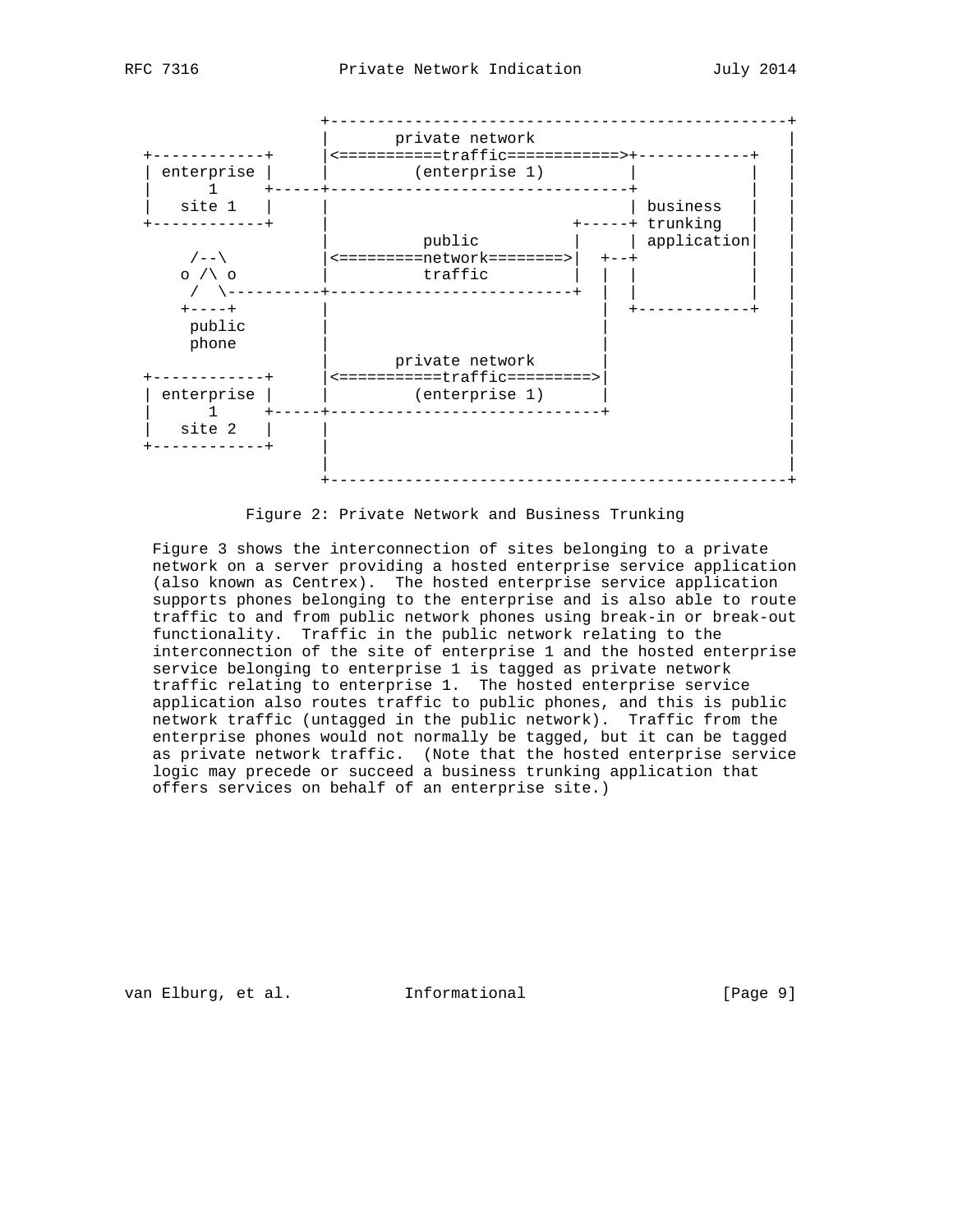

Figure 3: Hosted Service and Private Network

### 5. Overview of Solution

 The mechanism proposed in this document relies on a new header field called 'P-Private-Network-Indication' that contains a private network identifier expressed as a domain name, for example:

P-Private-Network-Indication: example.com

 A proxy server that handles a message MAY insert such a P-Private- Network-Indication header field into the message based on authentication of the source of a message, configuration, or local policy. A proxy server MAY forward the message to other proxies in the same administrative domain or proxies in a trusted domain to be handled as private network traffic. A proxy that forwards a message to a proxy server or user agent (UA) that it does not trust MUST remove the P-Private-Network-Indication header field before forwarding the message.

 The private network identifier expressed as a domain name allows it to be a globally unique identifier, associated with the originating and/or terminating enterprise(s). Domain name is used, as it allows reuse of a company-owned Internet domain name without requiring an

van Elburg, et al. 1nformational [Page 10]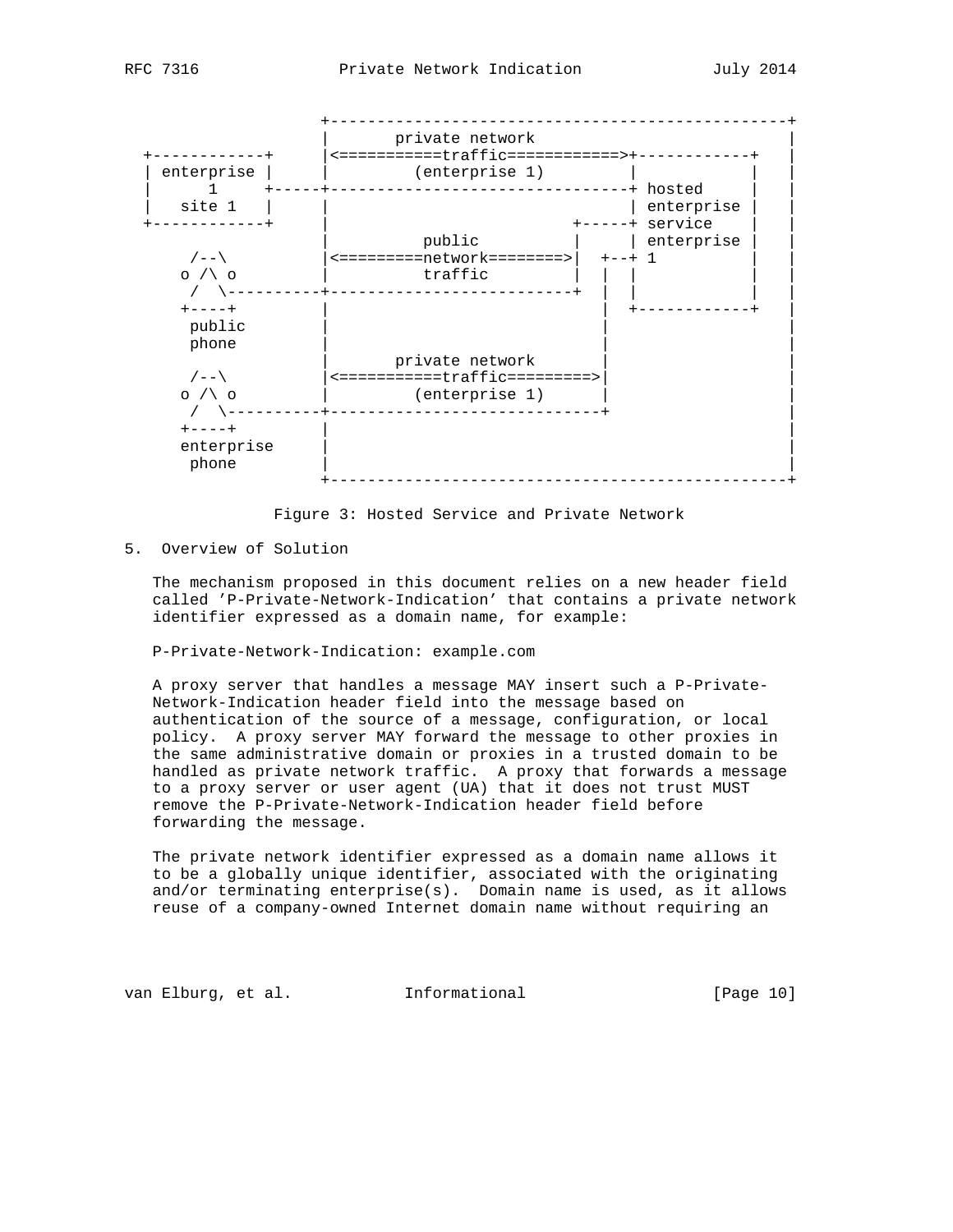additional private network identifier registry. When the enterprise needs more than one identifier, it can freely add subdomains under its own control.

 The formal syntax for the P-Private-Network-Indication header is presented in Section 7.

- 6. Proxy Behavior
- 6.1. P-Private-Network-Indication Generation

 Proxies that are responsible for determining certain traffic to be treated as private network traffic or contain a break-in function that converts incoming public network traffic to private network traffic MUST insert a P-Private-Network-Indication header field into incoming or outgoing requests for a dialog or for a standalone transaction. The value MUST be set to the private network identifier corresponding to the enterprise(s) to which the traffic belongs.

6.2. P-Private-Network-Indication Consumption

 Proxies that are responsible for applying different processing behaviors to specific private network traffic MUST support this extension. The P-Private-Network-Indication header field MUST NOT be used by a proxy in case it is received in a request from an entity that it does not trust; in such a case, it MUST be removed before the request is forwarded.

6.3. P-Private-Network-Indication Removal

 Proxies that are at the edge of the trust domain or contain a break out function that converts incoming private network traffic to public network traffic MUST remove the P-Private-Network-Indication header field before forwarding a request that contains such a header field.

6.4. P-Private-Network-Indication Verification

 When proxies supporting this specification receive a P-Private- Network-Indication header field in a SIP request from a trusted node, proxies MUST check whether the received domain name in the request is the same as the domain name associated with the provisioned domain name. If the received domain name does not match, proxies MUST remove the P-Private-Network-Indication header field.

van Elburg, et al. Informational [Page 11]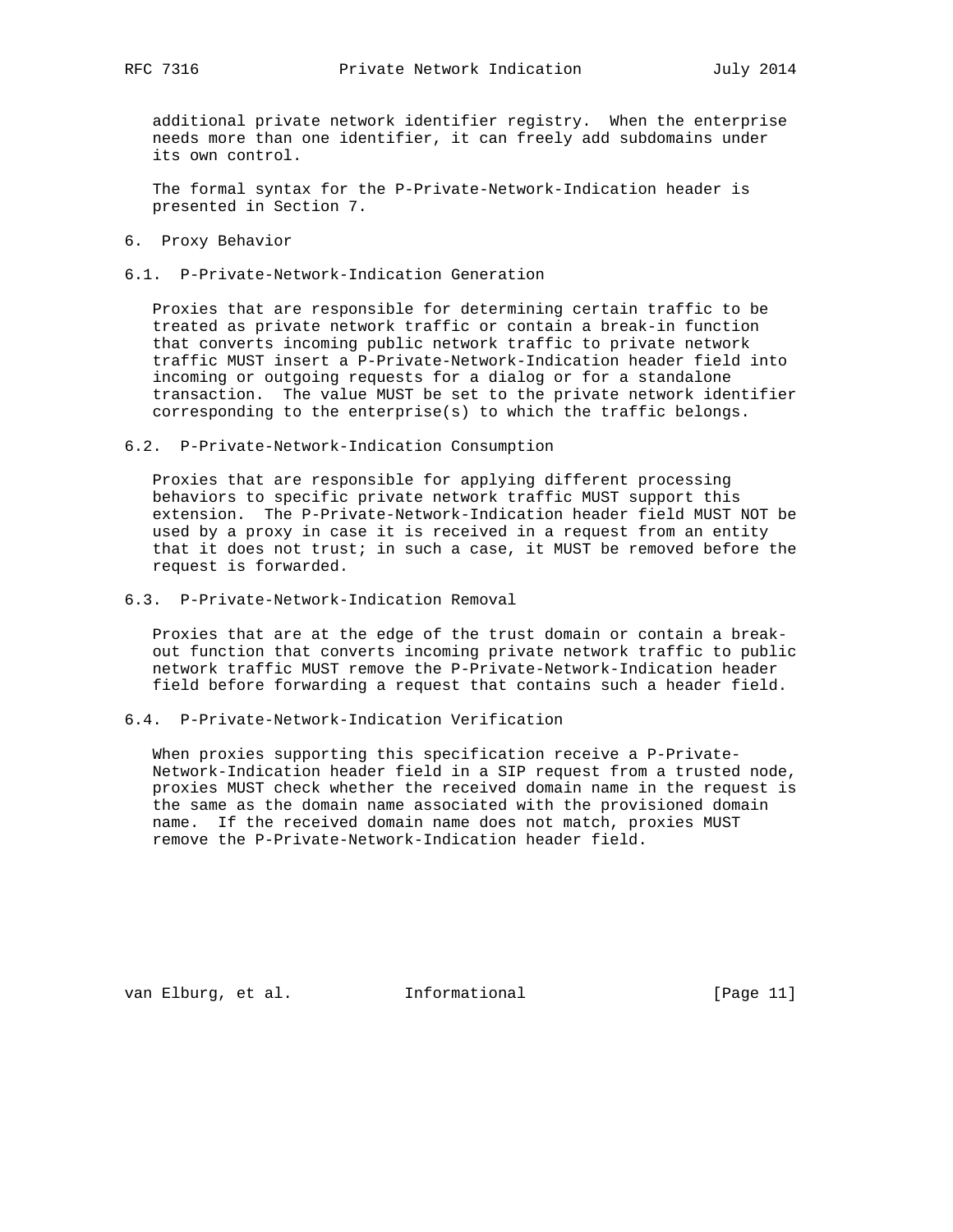# 7. P-Private-Network-Indication Header Field Definition

 This document defines the SIP P-Private-Network-Indication header field. This header field can be added by a proxy to initial requests for a dialog or standalone requests. The presence of the P-Private- Network-Indication header field signifies to proxies that understand the header field that the request is to be treated as private network traffic. The P-Private-Network-Indication header field contains a domain name value that allows the private network traffic to be associated with an enterprise to which it belongs and allows proxies that understand this header field to process the request according to the local policy configured for a specific enterprise(s).

 The Augmented Backus-Naur Form (ABNF) [RFC5234] syntax of the P-Private-Network-Indication header field is described below:

 P-Private-Network-Indication = "P-Private-Network-Indication" HCOLON PNI-value \*(SEMI PNI-param) PNI-param = generic-param PNI-value = hostname

 EQUAL, HCOLON, SEMI, hostname, and generic-param are defined in RFC 3261 [RFC3261].

 The following is an example of a P-Private-Network-Indication header field:

P-Private-Network-Indication: example.com

8. Security Considerations

 The private network indication defined in this document MUST only be used in the traffic transported between network elements that are mutually trusted. Traffic protection between network elements can be achieved by using security protocols such as IP Encapsulating Security Payload (ESP) [RFC4303] or SIP / Transport Layer Security (SIP/TLS) or sometimes by physical protection of the network. In any case, the environment where the private network indication will be used needs to ensure the integrity and the confidentiality of the contents of this header field.

 A private network indication received from an untrusted node MUST NOT be used, and the information MUST be removed from a request or response before it is forwarded to entities in the trust domain. Additionally, local policies may be in place that ensure that all requests entering the trust domain for private network indication from untrusted nodes with a private network indication will be discarded.

van Elburg, et al. 1nformational 1999 [Page 12]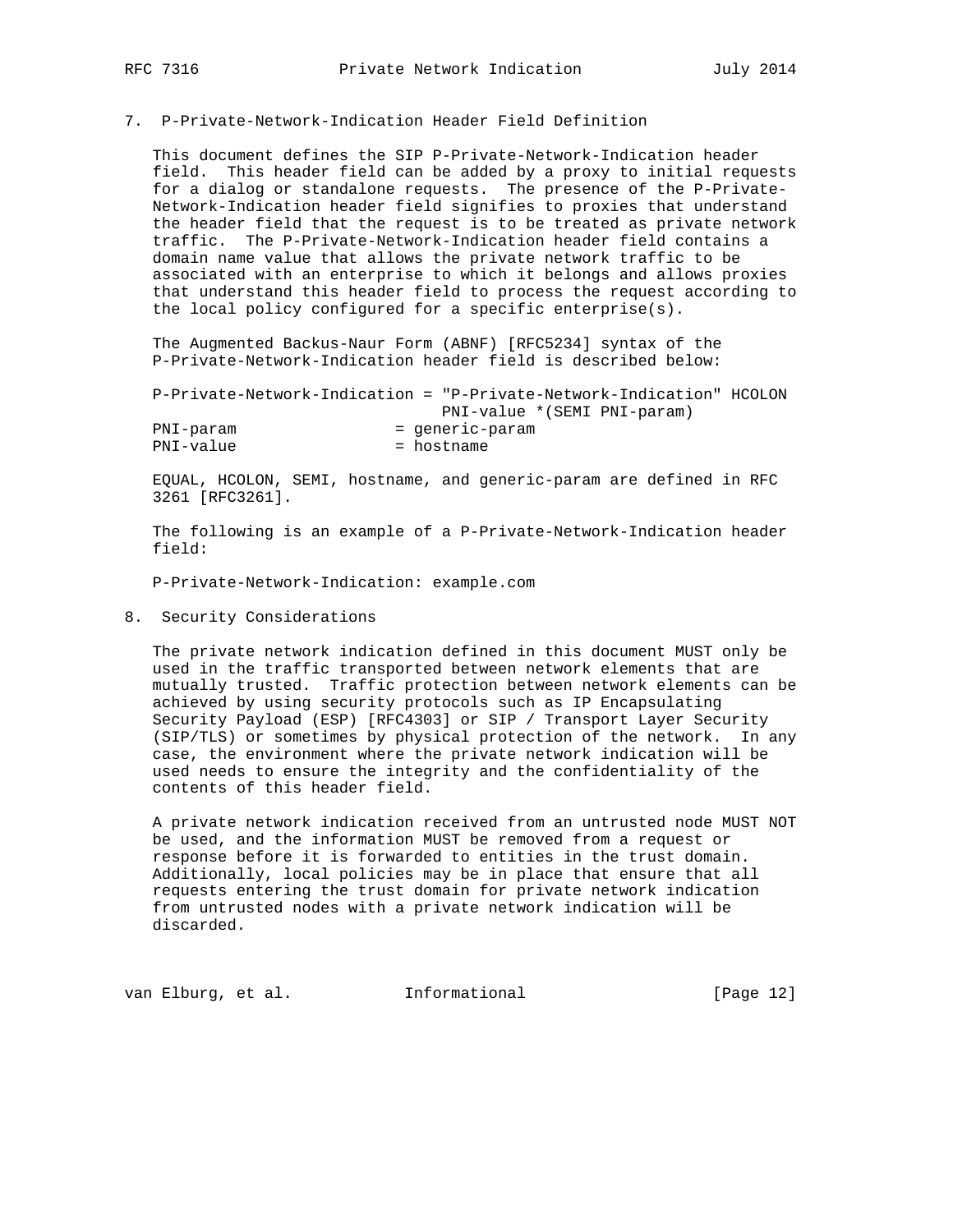There is a security risk if a private network indication is allowed to propagate out of the trust domain where it was generated. The indication may reveal information about the identity of the caller, i.e., the organization that he belongs to. That is sensitive information. It also reveals to the outside world that there is a set of rules that this call is subject to that is different then the rules that apply to public traffic. That is sensitive information too. To prevent such a breach from happening, proxies MUST NOT insert the information when forwarding requests to a next hop located outside the trust domain. When forwarding the request to a trusted node, proxies MUST NOT insert the header field unless they have sufficient knowledge that the route set includes another proxy in the trust domain that understands this header field. However, how to learn such knowledge is out of the scope of this document. Proxies MUST remove the information when forwarding requests to untrusted nodes or when the proxy does not have knowledge of any other proxy in the route set that is able to understand this header field.

9. IANA Considerations

 This document defines a new SIP header field: P-Private-Network- Indication. This header field has been registered by the IANA in the "SIP Parameters" registry under the "Header Fields" subregistry.

RFC Number: [RFC7316]

Header Field Name: P-Private-Network-Indication

Compact Form: none

10. Acknowledgments

 The authors would like to thank Richard Barnes, Mary Barnes, Atle Monrad, Bruno Chatras, John Elwell, and Salvatore Loreto for providing comments on an early version of this document. Further, we thank John Elwell for performing the expert review.

- 11. References
- 11.1. Normative References
	- [RFC2119] Bradner, S., "Key words for use in RFCs to Indicate Requirement Levels", BCP 14, RFC 2119, March 1997.
	- [RFC3261] Rosenberg, J., Schulzrinne, H., Camarillo, G., Johnston, A., Peterson, J., Sparks, R., Handley, M., and E. Schooler, "SIP: Session Initiation Protocol", RFC 3261, June 2002.

van Elburg, et al. Informational [Page 13]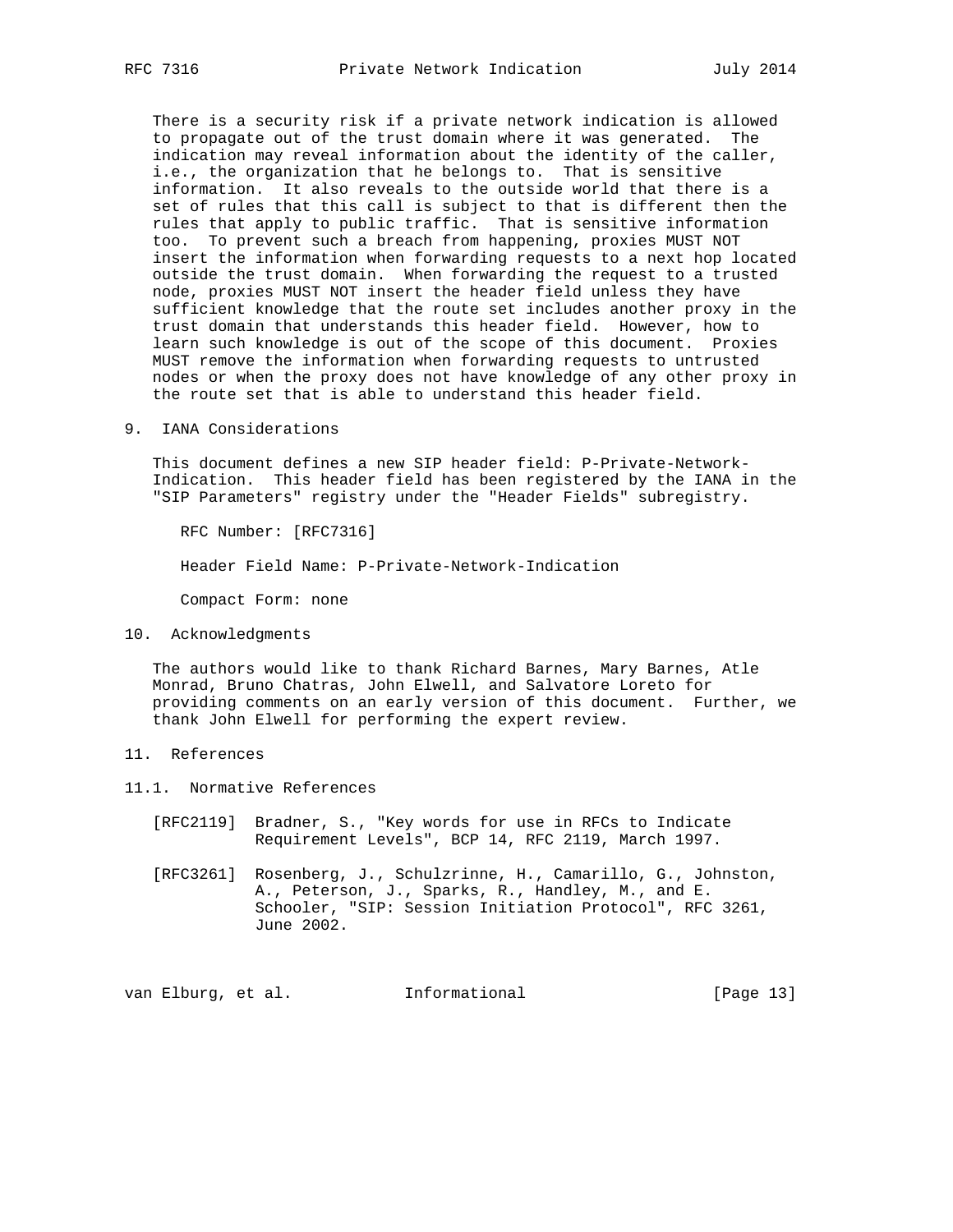- [RFC3324] Watson, M., "Short Term Requirements for Network Asserted Identity", RFC 3324, November 2002.
- [RFC5234] Crocker, D., Ed., and P. Overell, "Augmented BNF for Syntax Specifications: ABNF", STD 68, RFC 5234, January 2008.
- 11.2. Informative References
	- [3GPP.22.519]

```
 3GPP, "Business Communication Requirements", TS 22.519.
```
- [3GPP.23.228] 3GPP, "IP Multimedia Subsystem (IMS); Stage 2", 3GPP TS 23.228 V8, July 2007.
- [3GPP.24.229] 3GPP, "Internet Protocol (IP) multimedia call control protocol based on Session Initiation Protocol (SIP) and Session Description Protocol (SDP); Stage 3", 3GPP TS 24.229 V8, July 2007.
- [RFC5727] Peterson, J., Jennings, C., and R. Sparks, "Change Process for the Session Initiation Protocol (SIP) and the Real time Applications and Infrastructure Area", BCP 67, RFC 5727, March 2010.
- [RFC4303] Kent, S., "IP Encapsulating Security Payload (ESP)", RFC 4303, December 2005.